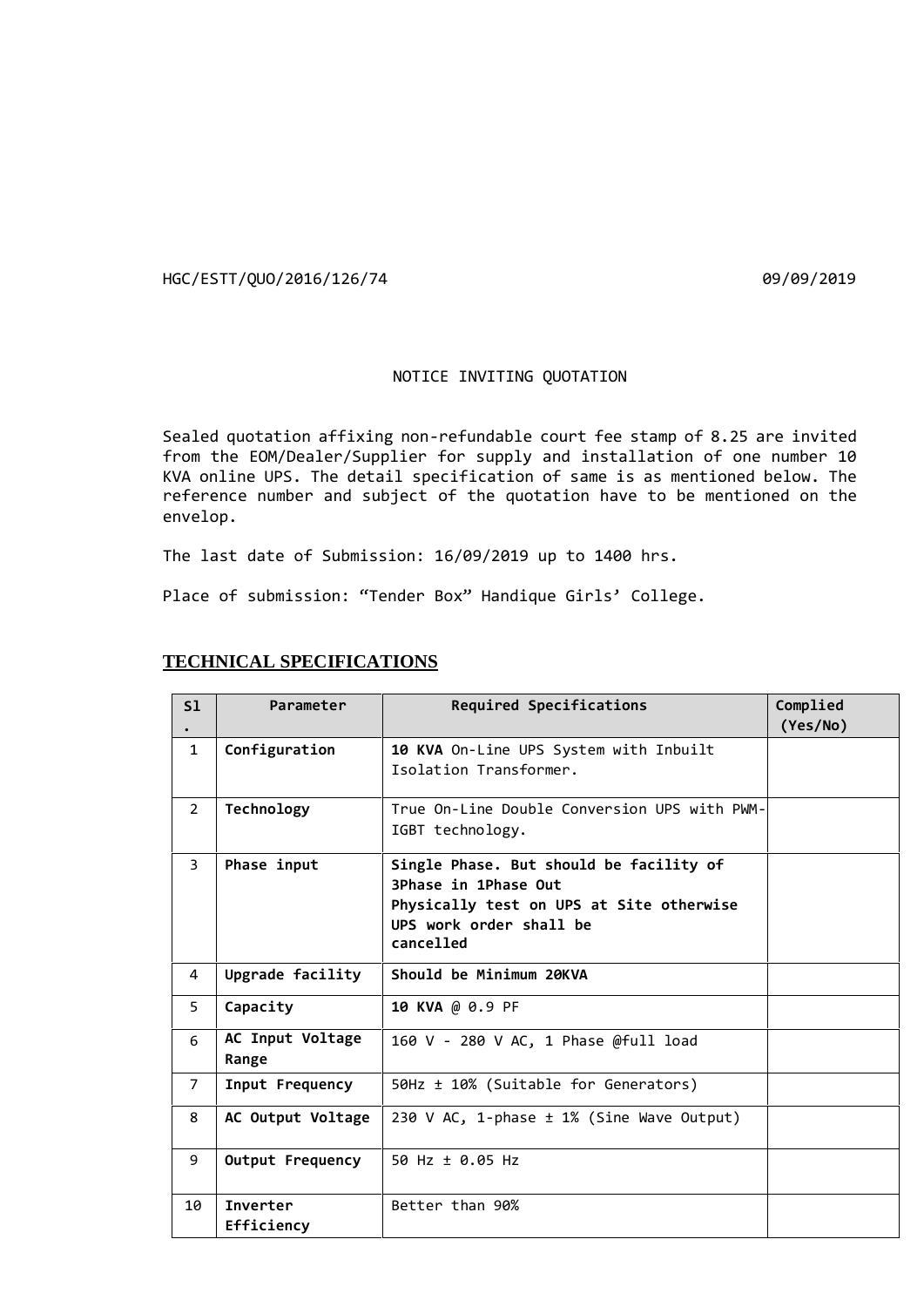| 11 | Overload Capacity                         | 125% for 10 minutes, 150% for 60 seconds                                                                                                                                                                                                         |  |
|----|-------------------------------------------|--------------------------------------------------------------------------------------------------------------------------------------------------------------------------------------------------------------------------------------------------|--|
| 12 | Crest Factor                              | Better than 4:1                                                                                                                                                                                                                                  |  |
| 13 | Harmonic<br>Distortion                    | Less than 3%                                                                                                                                                                                                                                     |  |
| 14 | Isolation<br>Transformer                  | UPS output should be fully isolated by<br>double conversion and inbuilt<br>isolation<br>transformer within the UPS cabinet<br>itself.<br>External<br>transformer<br>shall<br>not<br>Isolation transformer<br>considered.<br>be<br>capacity 20KVA |  |
| 15 |                                           | Ambient Conditions Operating Temp: 0-50 Deg C                                                                                                                                                                                                    |  |
|    |                                           | Relative Humidity: 95% Max. non-condensing                                                                                                                                                                                                       |  |
| 16 | Indications &<br>Audible<br><b>Alarms</b> | Mains On, Inverter On, Overload, Load On<br>Mains, Load On Battery,<br>Battery Low                                                                                                                                                               |  |
| 17 | Digital Metering                          | Digital display for measurement of AC<br>Voltage, Battery voltage,<br>Battery Current, Load Current, Output<br>frequency.                                                                                                                        |  |
| 18 | Battery Back-up                           | 60 minutes battery backup time                                                                                                                                                                                                                   |  |
| 19 | Certification                             | a) The offered UPS model should have ISO-<br>9001/IS014001/RoHS/OHSAS/CE & Other required<br>Certification                                                                                                                                       |  |